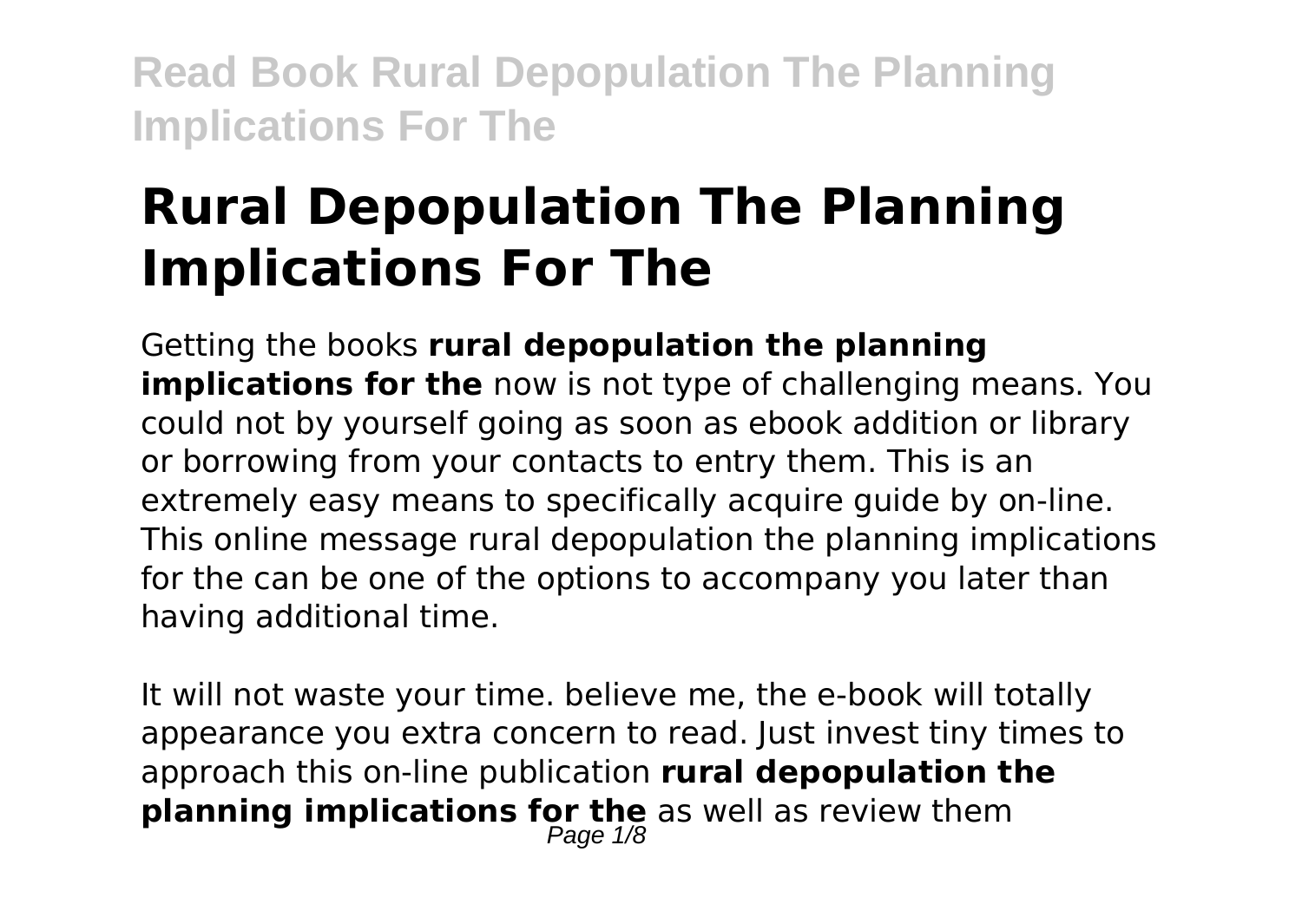wherever you are now.

With a collection of more than 45,000 free e-books, Project Gutenberg is a volunteer effort to create and share e-books online. No registration or fee is required, and books are available in ePub, Kindle, HTML, and simple text formats.

#### **Rural Depopulation The Planning Implications**

The plan's development is expected to be developed over the next 12 months, in the hopes of producing a draft in winter 2023. A Scottish Government spokesperson said: "Our vision for a net-zero Scotland is of a rural Scotland with more people living and working sustainably on the land – which our existing and proposed land reform measures are already helping to achieve.

### **New figures reveal scale of Scotland's depopulation 'crisis'** Page 2/8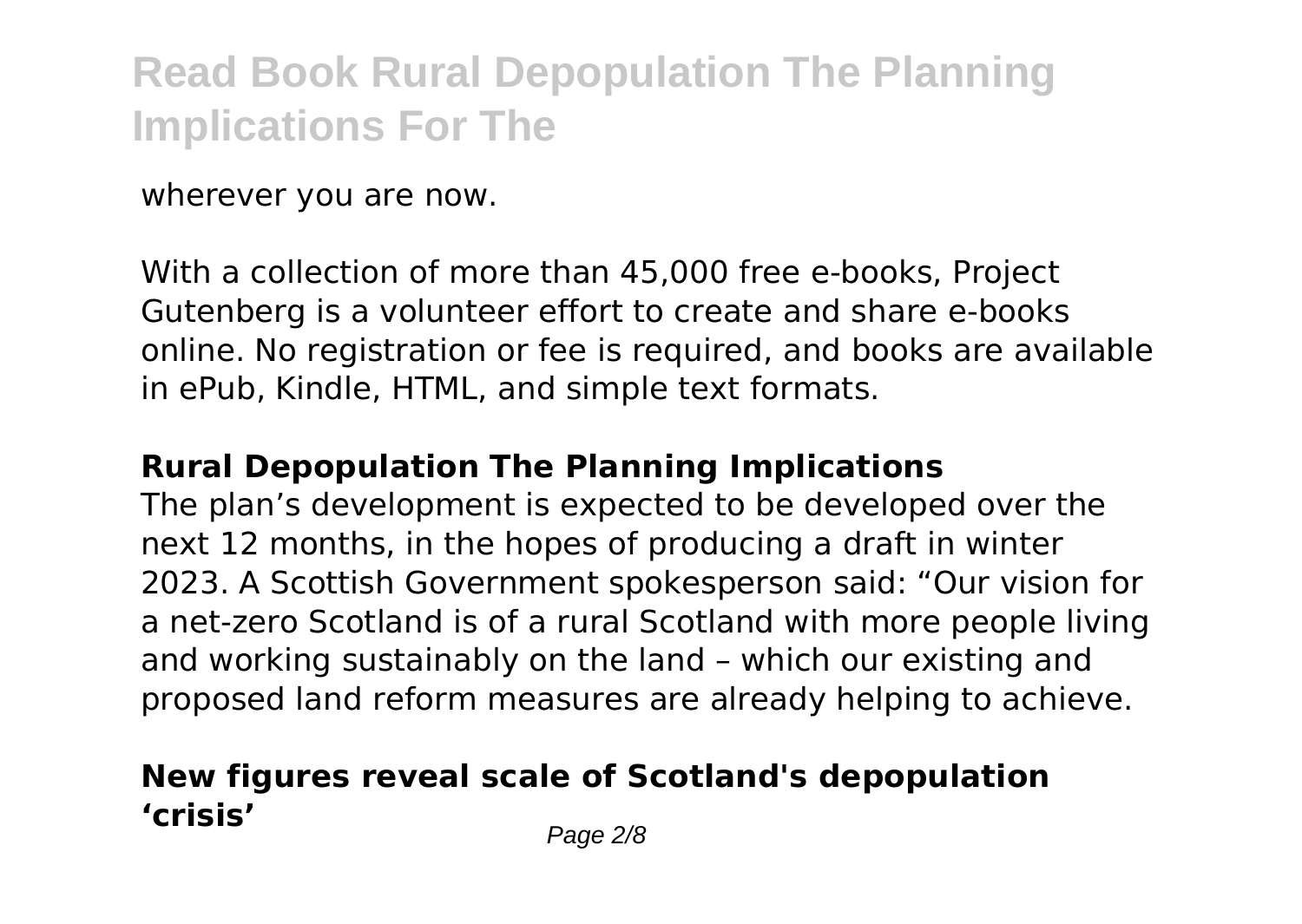Chapter V Implications of Population Pressures for National Security 56-65 Chapter Vl World Population Conference 66-72 Part Two -- Policy Recommendations 73 Section I A U.S. Global Population Strategy 74-84 Section II Action to Create Conditions for Fertility Decline: Population and a Development Assistance Strategy 85-105

#### **National Security Study Memorandum NSSM 200**

Sub-replacement fertility is a total fertility rate (TFR) that (if sustained) leads to each new generation being less populous than the older, previous one in a given area. The United Nations Population Division defines sub-replacement fertility as any rate below approximately 2.1 children born per woman of childbearing age, but the threshold can be as high as 3.4 in some developing countries ...

### **Sub-replacement fertility - Wikipedia**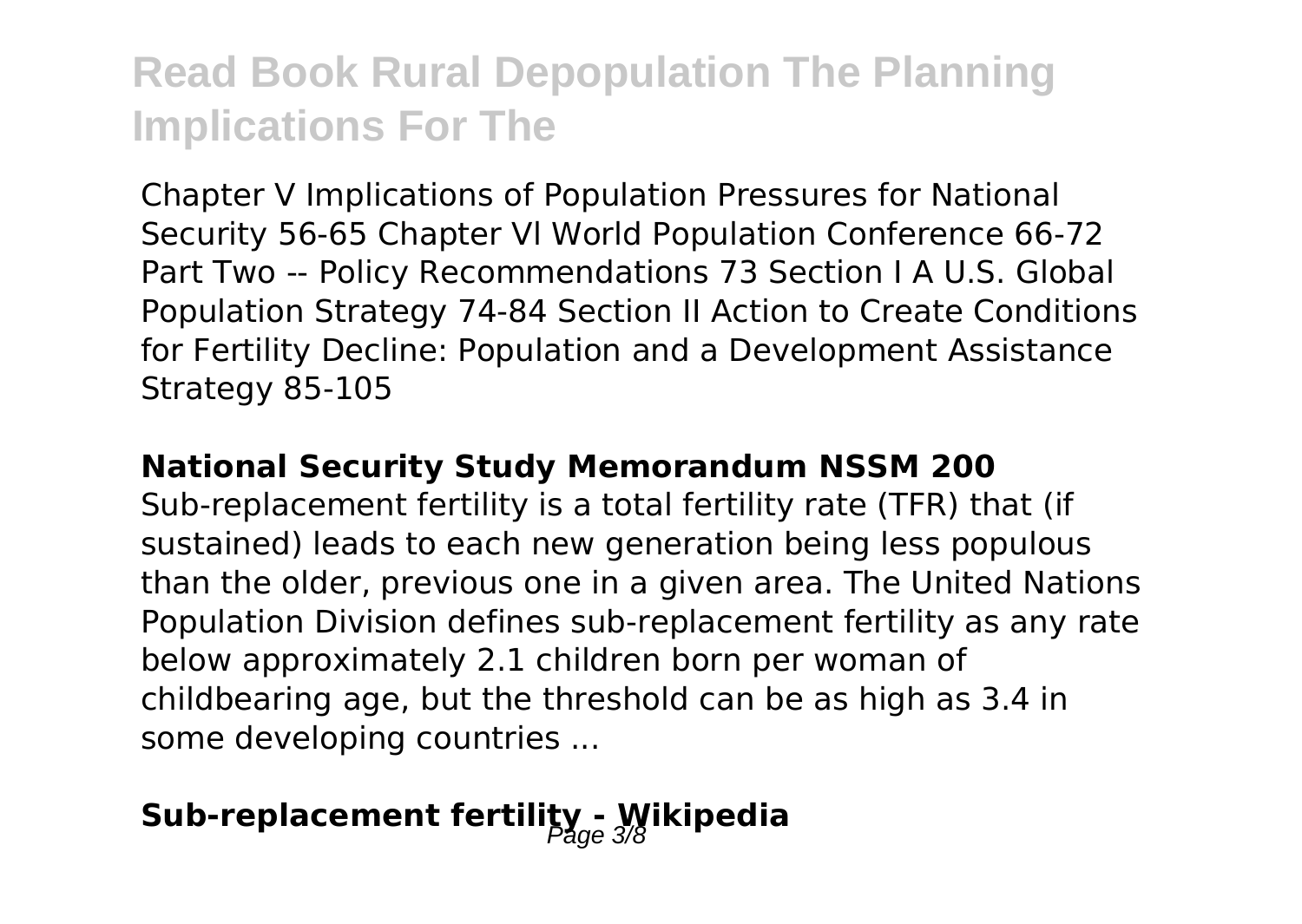Eugenics, the set of beliefs and practices which aims at improving the genetic quality of the human population, played a significant role in the history and culture of the United States from the late 19th century into the mid-20th century. The cause became increasingly promoted by intellectuals of the Progressive Era.. While ostensibly about improving genetic quality, it has been argued that ...

#### **Eugenics in the United States - Wikipedia**

rural flight: A term used to describe the migratory patterns of peoples from rural areas into urban areas. urbanization: The physical growth of urban areas as a result of rural migration and even suburban concentration into cities. counterurbanization: A demographic and social process whereby people move from urban areas to rural areas.

### Urbanization and the Development of Cities | Boundless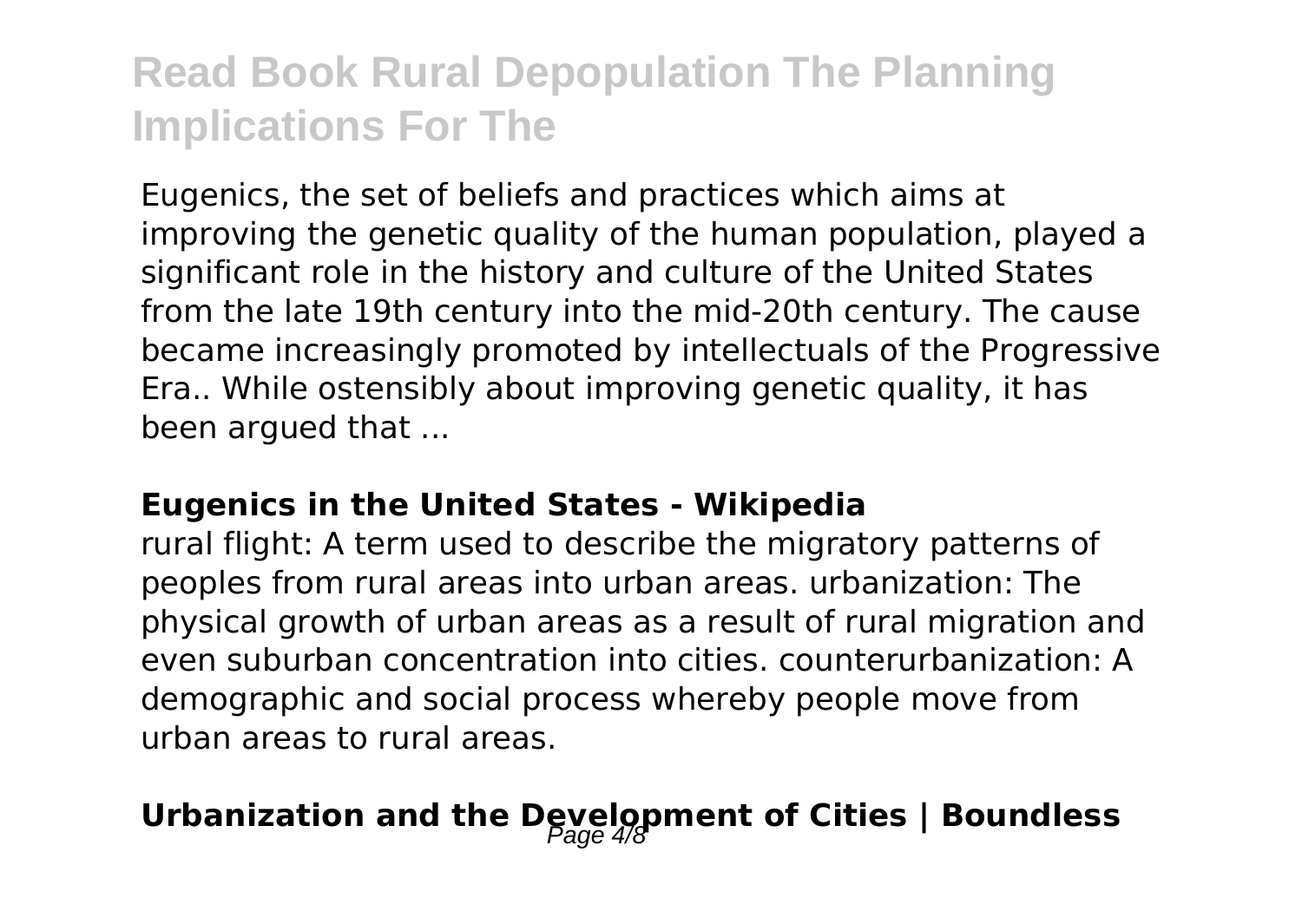#### **Sociology**

Their goal is 90% depopulation of the human race using deadly vaccines and 5G Weapons. ... The US government and the Chinese government are engaged in an motivated plot to relocate rural and suburban residents to more densely populated urban centers to live in overcrowded conditions where a person's every movement and every activity is ...

#### **Mind Control | Truth11.com**

Introduction. An emerging global problem is the long-term decreasing stock of agricultural land per capita. Statistics on future growth of the world population from the United Nations Food and Agriculture Organization (FAO) reveal that arable land per person is projected to decrease by 2050 to one-third of the amount available in 1970 (FAO 2016).This decline is forecasted to continue due to ...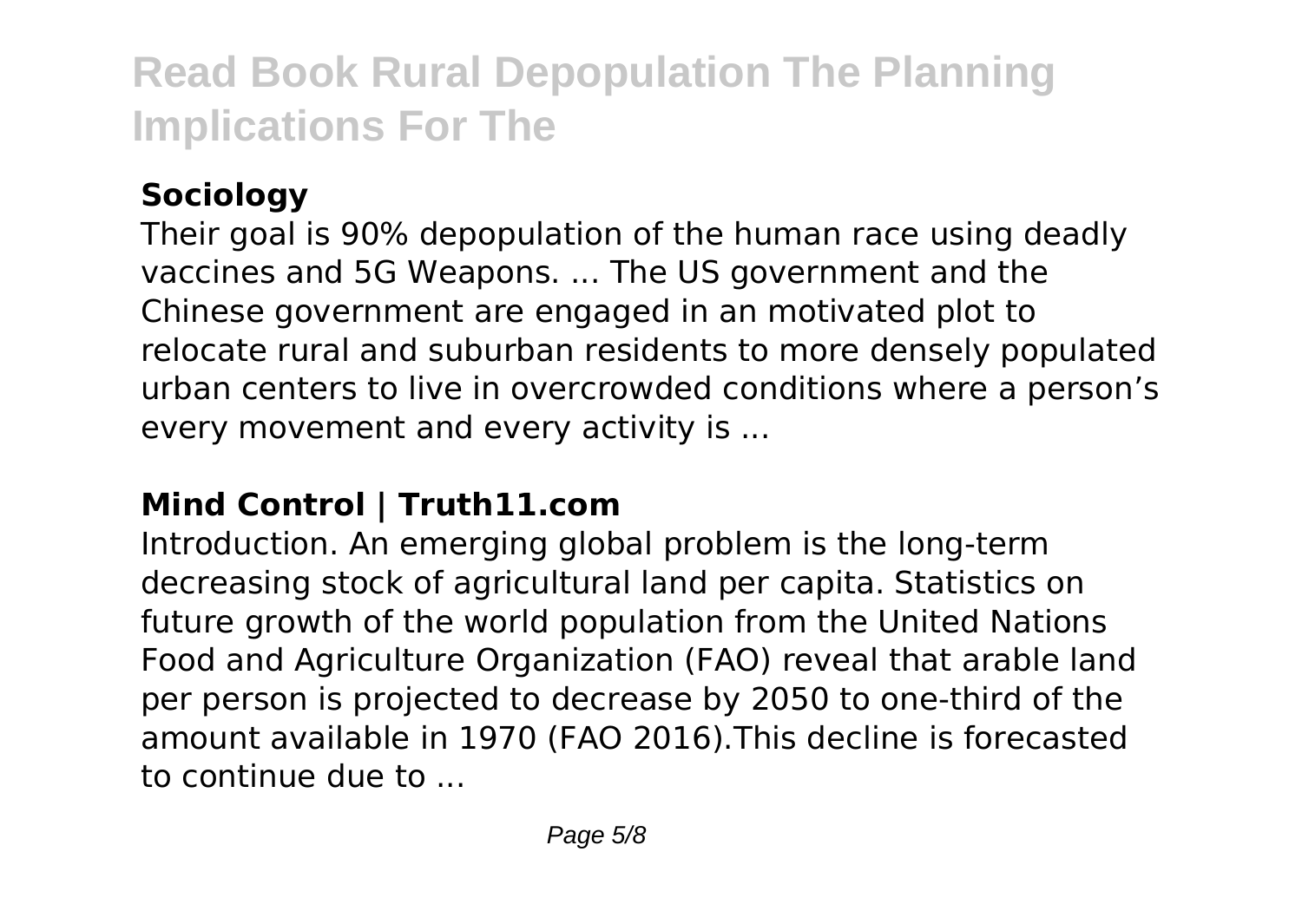#### **Future food-production systems: vertical farming and controlled ...**

The concepts of the "center" and the "median vertex" of a graph are generalized to the "absolute center" and the "absolute median" of a weighted graph (a graph with weights attached to its vertices as well as to its branches).

#### **Optimum Locations of Switching Centers and the Absolute Centers and ...**

Some of the counter points are that much of the US is rural, where police response can take hours or even days (remote Alaska), and many of those residents require a firearm for various rural purposes, like protecting livestock from other animals. ... There will be implications for the direction of history based on social networks and open ...

### **Is everything falling apart? Hacker News**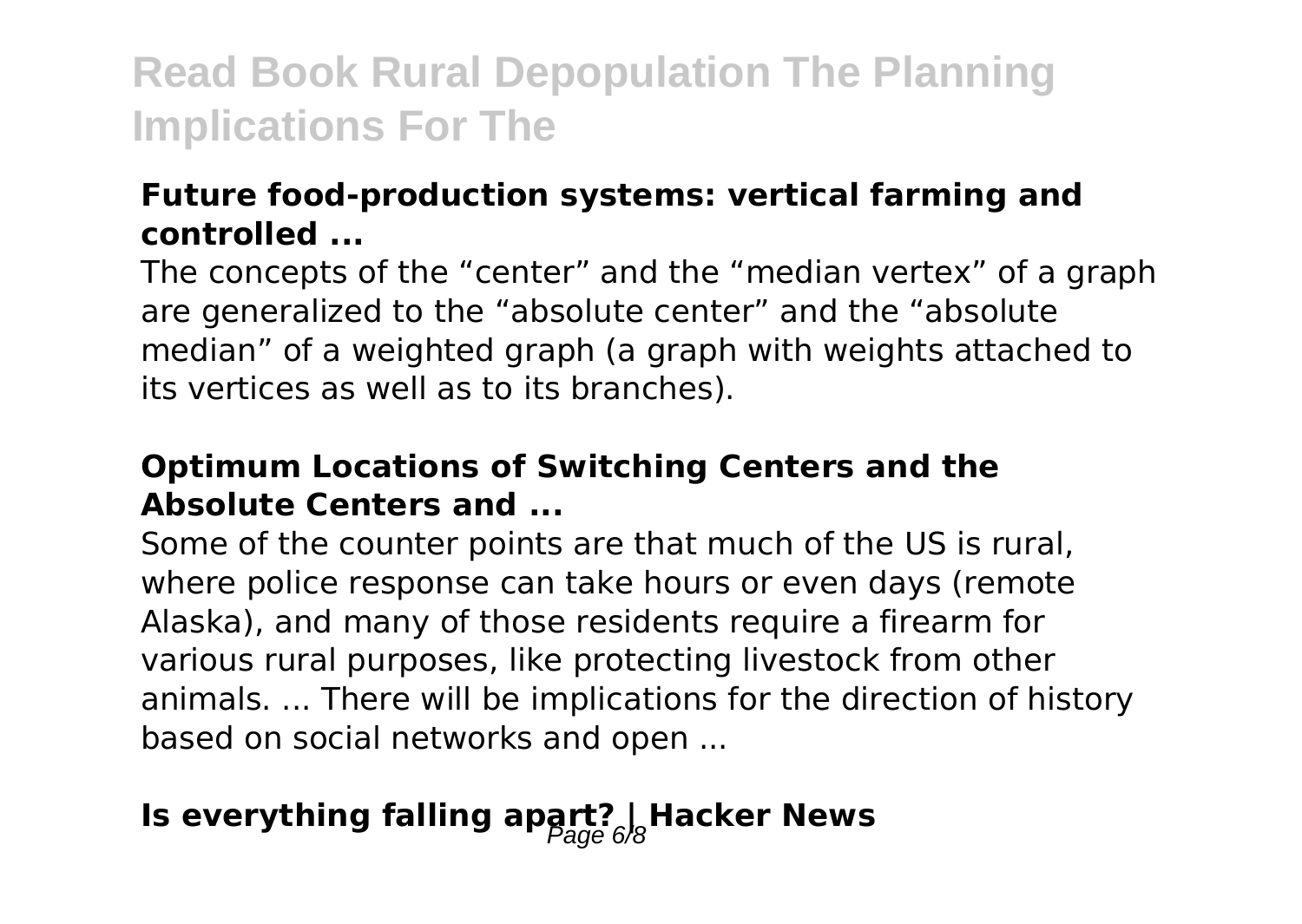• US Is Using Intel To Fight An Info War With Russia (NBC) • Video Appears To Show Ukrainian Soldiers Executing Russian Soldiers – NY Times (BI) • UK Delays Tariffs On Russian Whitefish (Pol.eu) • America's Largest Farm Cooperative Warns Sanctions May Spark Fertilizer Shortages (ZH) • US Warns India Faces Significant Long-Term Costs If It Aligns With Russia (ZH)

#### **Debt Rattle April 7 2022 - The Automatic Earth**

Our mission is to proclaim the Good News of Jesus Christ which has immediate and eternal implications for human flourishing. May 07, 2021 · A: Daystar is a Christian TV network owned by the Word of God Fellowship of Bedford, Texas, in the Dallas/Fort Worth area. \* Daystar Life Center gives out food to all needy individuals and families ...

#### **oplism.de**

Personne auteur : Cohen, Elie Dans : World culture report, 2000: